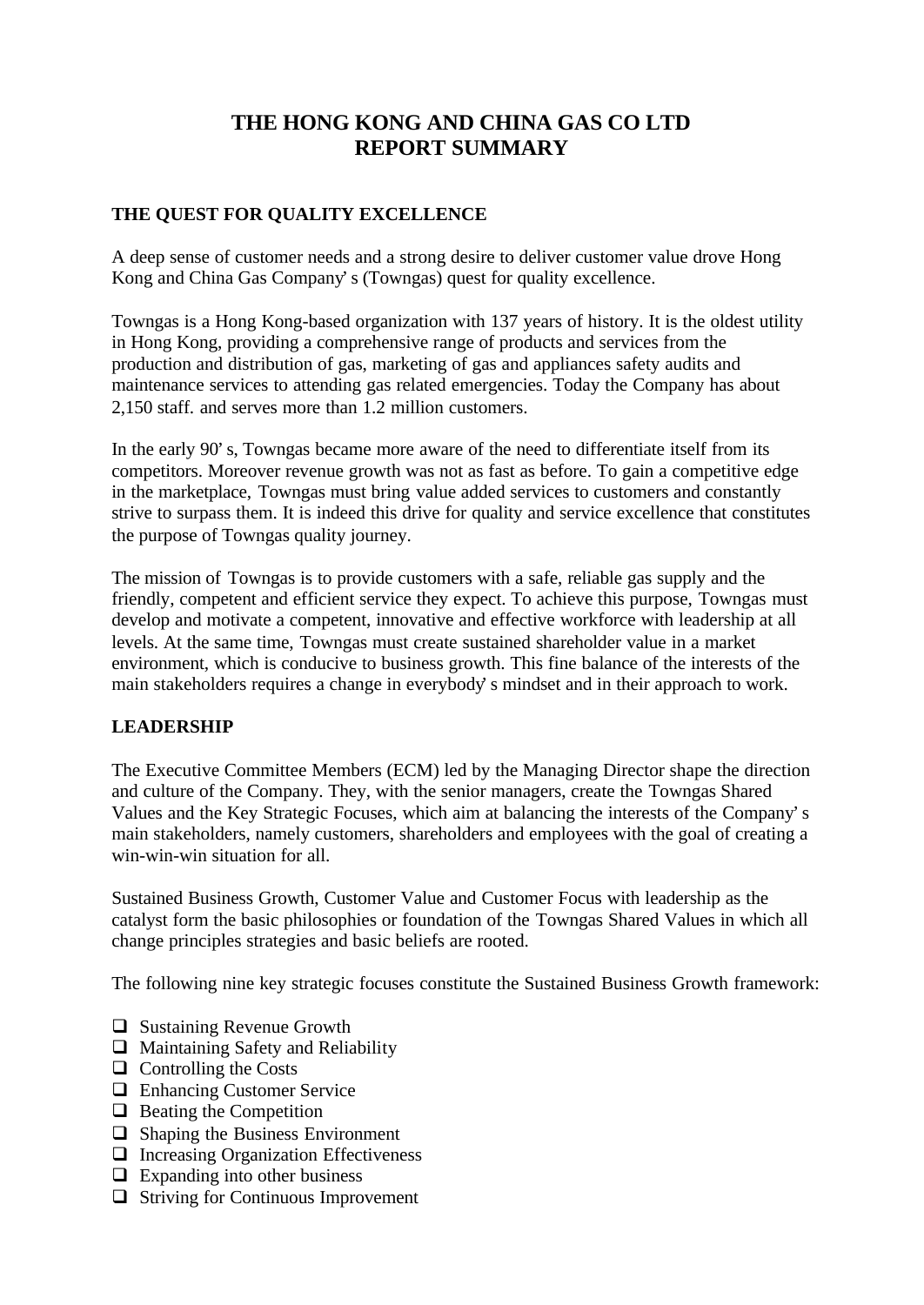These strategic focuses are thoroughly communicated to all levels of the organization, so that everybody would be able to contribute to its full implementation.

To direct and implement initiatives contributing to the strategic focuses, Towngas needs strong leadership with foresignt respect from colleagues, determination and demonstrated skills to take the organization forward. In Towngas leadership is not only limited to the senior level, but is cultivated at all levels.

A comprehensive communication system is being designed to align the staff with the Company's direction. Different communication channels are being established to ensure the voice of the ECM and the staff are being heard clearly at both ends.

## **STRATEGIC PLANNING**

Towngas adopted a two-tier approach in formulating the Towngas Strategy. The first tier started back in 1992, when Towngas began the Superior Quality Service programme (SQS) —Towngas version of Total Quality Management — in which quality initiatives came from the front-line staff. In 1996, Towngas launched the Continuing Transformation programme (CT) — Towngas tailored Business Process Reengineering — to bring about quantum lift in the efficiency of the business processes. Spearheaded by the top management, the programme has brought about a fresh look at the fundamentals of the business in today's and tomorrow's context.

The second tier aimed at capitalizing on the energy and momentum that has been established. A five-year strategic plan covering 1998-2002 was formulated to complete the transformation of Towngas into a customer-focused, market-driven and high productivity company. At the same time, the Towngas Shared Values and Basic Beliefs were created.

To successfully implement the Strategy, Towngas adopted a three-system architecture comprising the Business System, the Work System and the Human System. Changes in any one of these systems must be accompanied by corresponding adjustments in all the others.

## **CUSTOMER AND MARKET FOCUS**

Towngas market is segmented into residential, commercial and industrial customers. Different methods are being employed to understand the requirements of different customer groups. Towngas adopts the One-Stop Shop concept to take care of customers' individual needs, in which a single department is responsible for providing a single point of contact for each customer segment.

Customers can reach Towngas, through the Customer Service Hotline or Customer Centres, and the media to provide feedback or lodge complaint. Every customer complaint and compliment is monitored to ensure it is handled appropriately. The ECM are personally involved in the management of customer complaints.

Towngas is committed to a high level of service for the customers through the annually published Service Pledge. Towngas proactively gauges customer satisfaction through different channels for different customer groups. Feedback from general residential customers is collected from surveys and through Customer Focus Team visits. For the major customers, the respective account managers will gather feedback directly from their customers and work on solutions to meet customer satisfaction.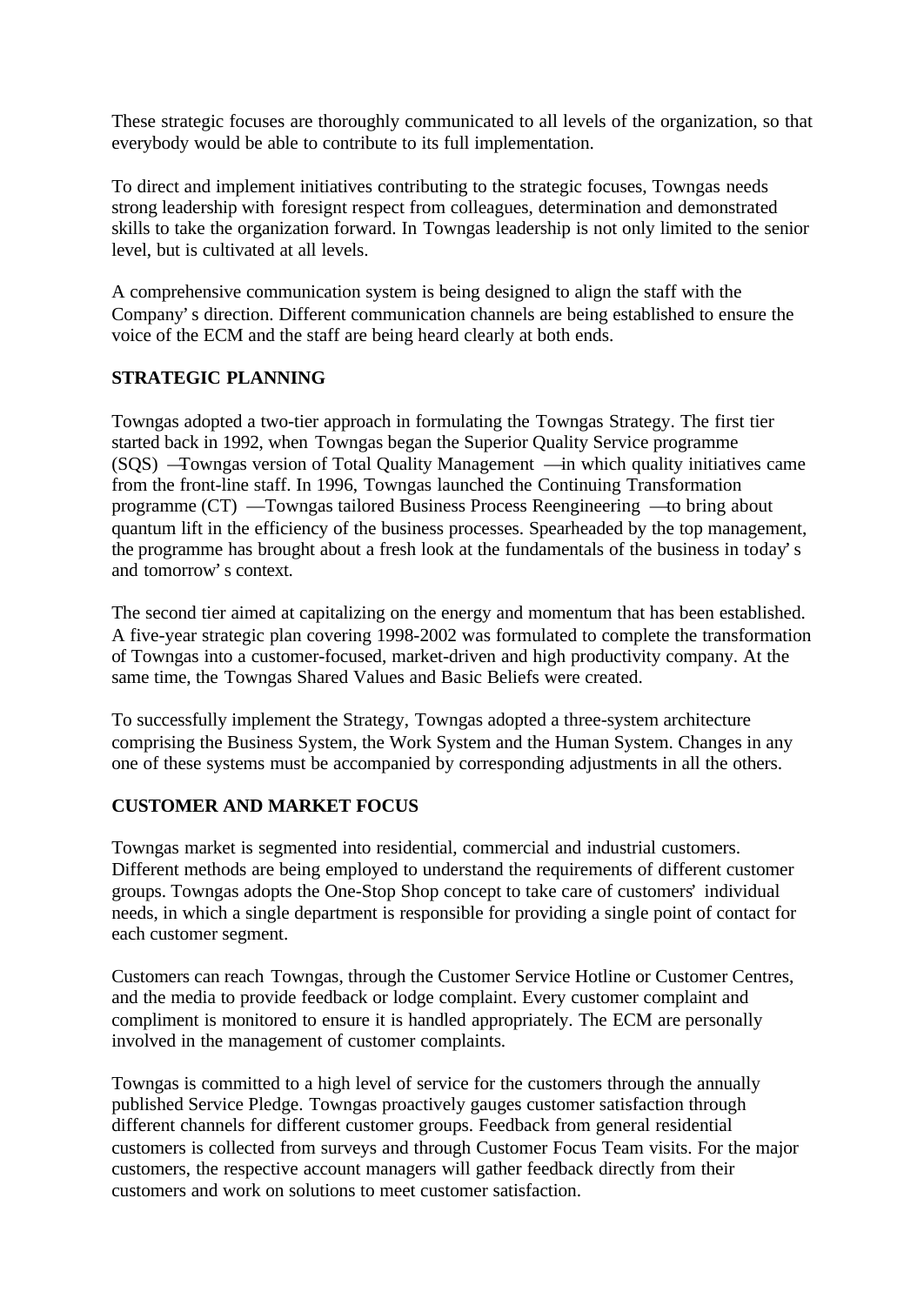#### **INFORMATION AND ANALYSIS**

Senior management places a strong emphasis on making decisions based on the use of accurate and timely information. The nine strategic focuses form the basis of selection and use of competitive data and information. Acting as an enabler to support the implementation of the quality programmes, Information Technology systems effectively distribute data to concerned parties to give them up-to-date information on changes in the business environment.

All the major performance data, collected from different functional departments, government departments, external surveys and other reports, are captured in the Unified Company Information system on a monthly basis. Comparative data in areas such as customer services, productivity and revenue generated are being analyzed. These data are centralized and integrated by the Business Analysis Section.

## **HUMAN RESOURCE FOCUS**

Towngas has become a horizontally aligned learning organization, which fosters creativity and leadership at all levels Multi skilled training is designed around business processes and the organizational structure is realigned to support the Business and Work Systems. Good performers especially those with achievements in customer value and productivity, are recognized.

Training and development are of utmost importance in requirement Towngas people with the technical skills. It is equally important to cultivate a customer-focused mindset among the employees especially the front-line staff. Towngas therefore invests substantially in technical, management and customer relations training.

Towngas provides a safe, healthy and environmentally friendly working environment for their employees' wellbeing. The "no layoff, no salary reduction" policy promoted high level of employee satisfaction throughout The Company.

## **PROCESS MANAGEMENT**

Towngas strives for excellence and continuous improvement in designing the Work System to create the maximum value to customers. Core business processes were re-designed by CT. Towngas managed to strengthen the processes that directly deliver customer values optimize the processes that support the delivery processes, and minimize the administration and organization processes to ensure organizational efficiency and productivity.

The concept of partnering is adopted in the relationship with suppliers and business partners. A win-win result is being achieved with the cooperation and long-term agreement.

#### **BUSINESS RESULTS**

The systematic approach to quality management and clear focus on customer satisfaction have improved both financial and non-financial business performances. Over the past five years, the gas sales business has expanded steadily at 5.6% per year, while profitability has improved at 19.1% annually. Towngas has successfully and prudently managed the costs to improve productivity and ensure healthy growth in profit. This strong position has enabled Towngas to weather the economic downturn and survive with confidence with a good future outlook.